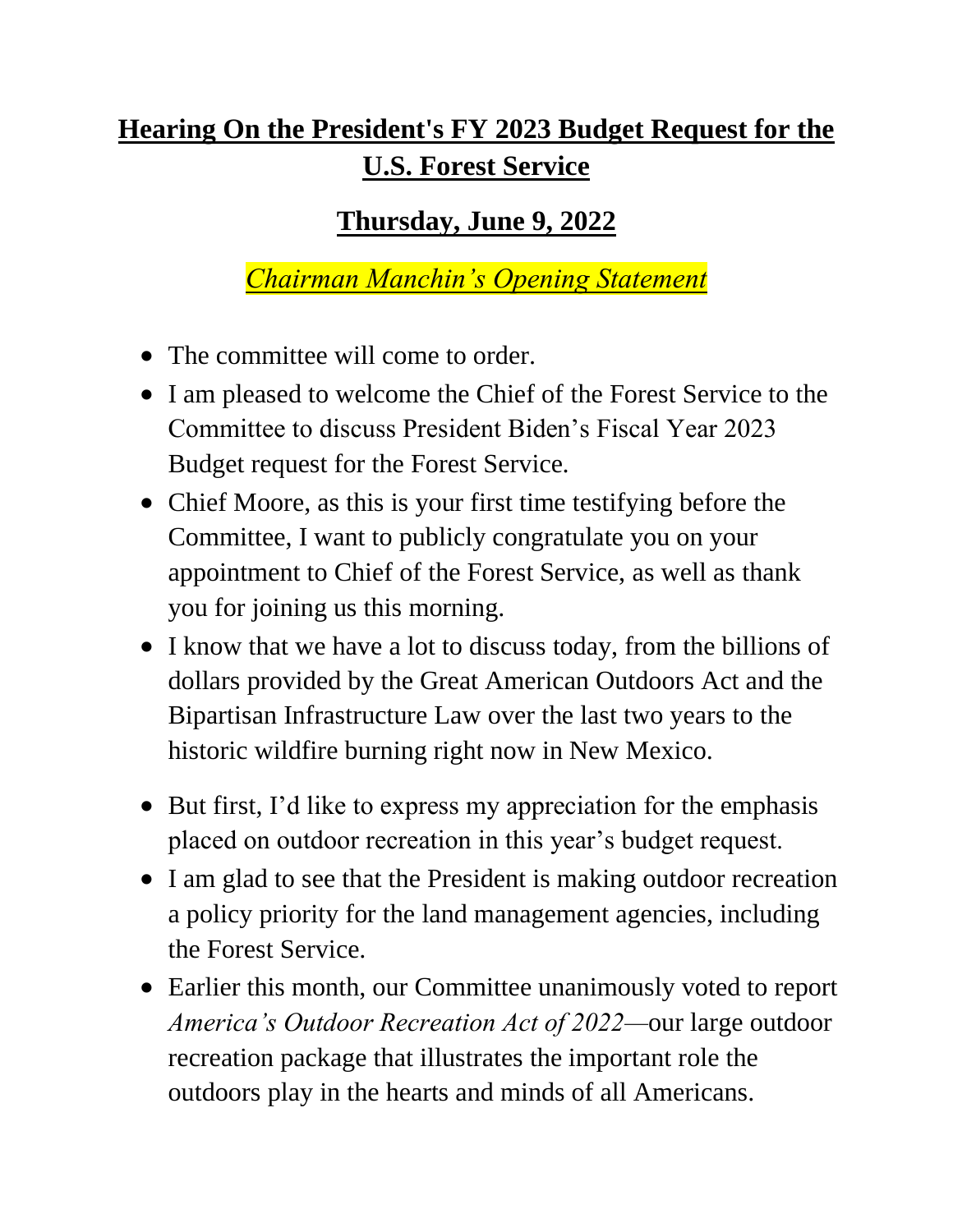- The last time outdoor recreation legislation of this size and scale was enacted was in 1963, so I'm very proud of this package and the good I believe it will do.
- The overwhelming support we have received for this package shows us that the enthusiasm surrounding our public lands and outdoor recreation is strong and growing.
- To keep up with increased visitation, this package provides innovative approaches that are needed to make our public lands more accessible, improve our recreation infrastructure, and make it easier for businesses located in rural areas to thrive.
- Now, turning to the primary purpose of today's hearing—the President's budget.
- Rural communities across the country depend on our National Forests.
- They provide opportunities for recreation as well as timber resources, and thereby support jobs in local communities.
- But despite a more-than-a-quarter-of-a-billion dollar increase last year in your annual appropriations, and an additional \$5.5 billion made available through the Bipartisan Infrastructure Law, I understand the President's Budget requests a further billion-dollar increase for Forest Service programs above the record-high that Congress appropriated last year.
- I look forward to learning why these increases are needed and for what specific purposes this money would be used.
- As I mentioned, the Bipartisan Infrastructure Law provided the Forest Service \$5.5 billion for implementing a variety of wildfire and ecological restoration initiatives.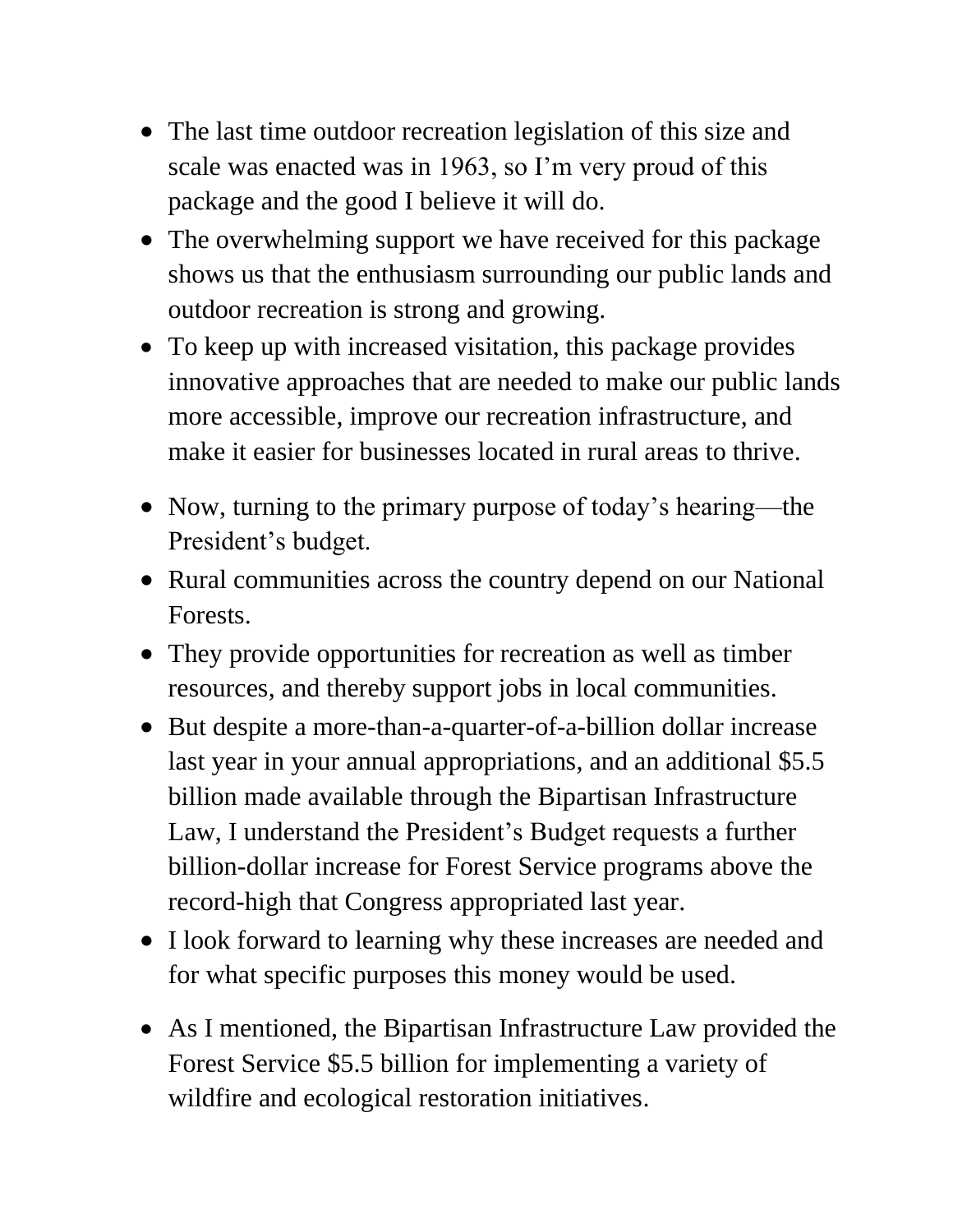- But the main thing included in the wildfire management section—listed right at the beginning—was direction to your agency to lower the fire risk on 10 million acres of the Country's most dangerous 20 million acres.
- The law requires the Forest Service to use this unprecedented level of funding, as well as other funding that Congress is continuing to provide, to significantly lower the fuel load in National Forests where both communities are nearby and wildfires would be extremely difficult to control.
- The law also required the Forest Service to publish a plan detailing how you will treat these acres. This plan was due by last March, but the Forest Service has yet to release it.
- I would like to know how many of these acres you are projecting to change the conditions on this year, and I intend to ask you or your staff about your progress in meeting this requirement at each hearing going forward.
- In the Infrastructure-funding spending-plan that you included with your budget request, I saw over and over that the biggest challenge you are facing to spending this money are "shortages of acquisition and procurement staff, grants and agreements staff, and National Forest program staff responsible for the implementation of the activities outlined."
- I am sure we will discuss this morning how long you believe it will take for you to ramp up your capacity to spend this money, but I hope it is soon.
- The fire season is well underway out West; and the government must carry out these important treatments as soon as possible.